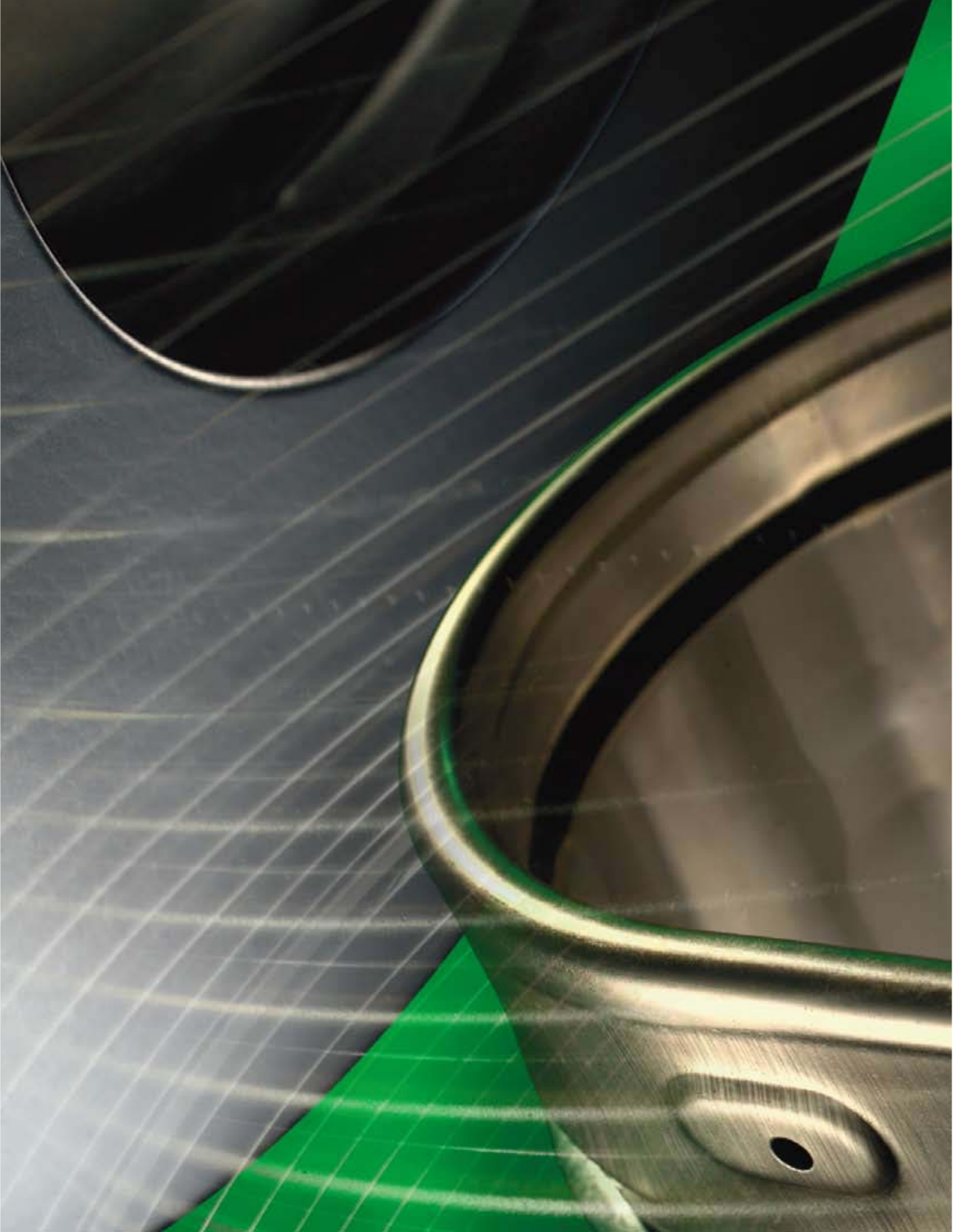#### **SIMPSON J** Dura-Vent

#### **Applications**

DuraLiner is a high-temperature, double-wall, masonry relining system for use with appliances fueled by gas, pellet, oil, wood, or coal. It safely protects masonry chimneys from the damaging effects of flue product condensation.

# **Materials and Construction**

Rigid relining pipe: double-walled with 304 stainless steel inner and galvalume outer. Factory-insulated with a 0.5" insulation blanket. DuraLiner Rigid Pipe in round or oval, is constructed with built-in fittings and pre-drilled holes (stainless steel rivets included).

# **DuraLiner®**

Simpson Dura-Vent Engineered Excellence

#### **DuraLiner**

DuraLiner ensures safe and efficient venting of heating appliances, while protecting the masonry chimney from the damaging effects of flue product condensation. It is the only factory-insulated product with zero/zero clearance for high heat wood-burning appliances. No need to uncoil flex, insulate a majority of the pipe, or protect the insulation when installing. A smooth inner means less creosote buildup.

Installers reduce labor time by 50% or more with DuraLiner. No time wasted wrapping insulation around liner for UL1777 approval. No warping or ovalizing. No investment needed in special equipment or tools or cutting pieces on the job site.

**Clearances** between the liner and masonry and 0" clearance between the masonry and combustibles. DuraLiner Flex: 1" clearance to masonry. Zero clearance with sleeve.

#### **Diameters** 6" and 8".

#### **Listings**

UL Listed to UL1777 (MH14420), ULC Listed to ULC-S635 and ULC-S640 (CMH1329)

#### **Limited-Lifetime Warranty**



No spacers needed to maintain clearance in tight offsets or dampers. Approved for use in both the USA and Canada.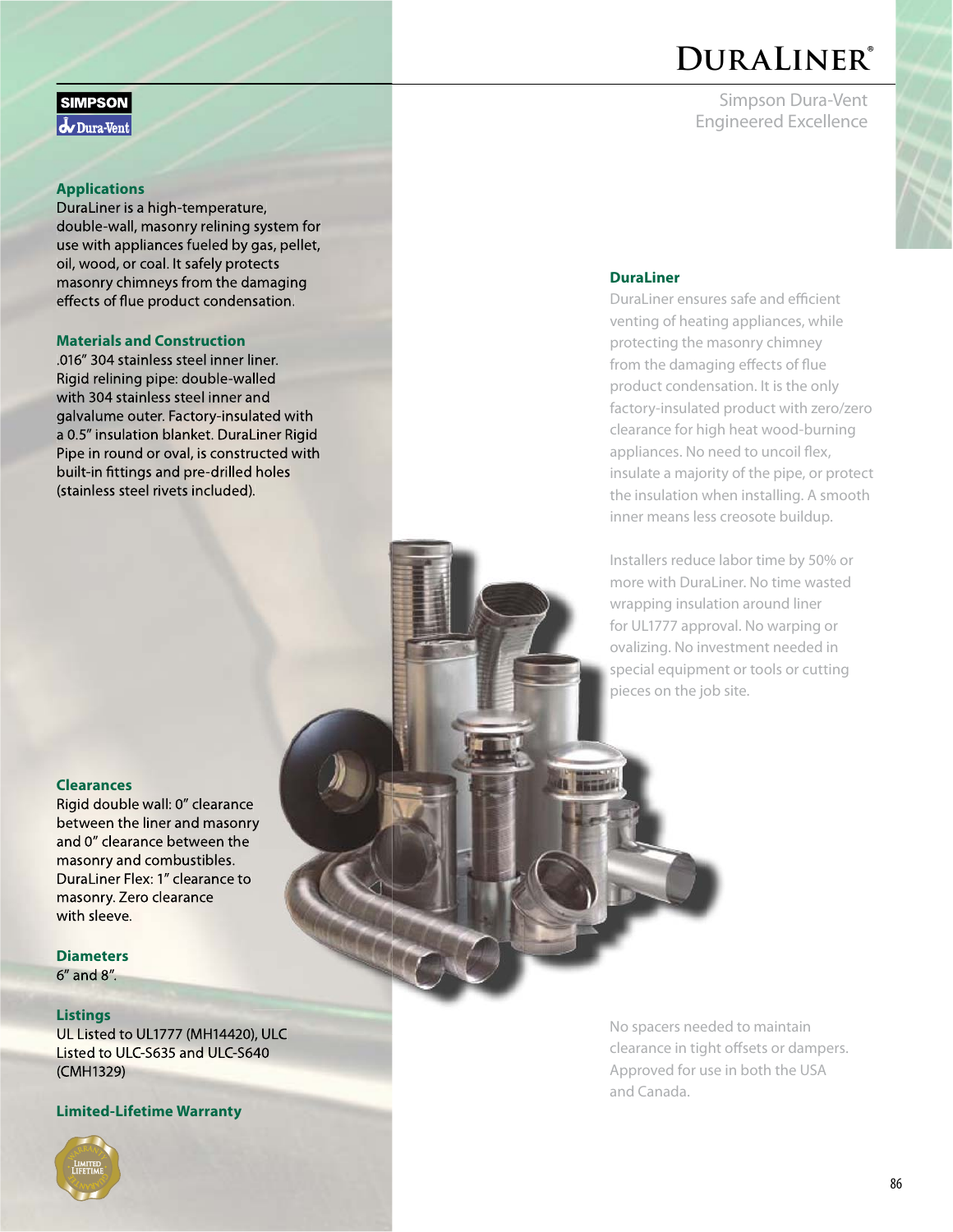### **Typical Installations**



|        | <b>Installation Key</b>           |    |                                   |  |  |
|--------|-----------------------------------|----|-----------------------------------|--|--|
| $15\,$ | Extend-A-Cap Kit                  | 22 | 30° or 45° SS Elbow               |  |  |
| 16     | Round Tee with Round Branch       | 23 | <b>Transition Anchor Plate</b>    |  |  |
| 17     | DuraTech or DuraPlus Chimney      | 24 | Two-Ply Insulation Sleeve         |  |  |
| 18     | DuraLiner - rigid length          | 25 | <b>Insulation Clamp</b>           |  |  |
| 19     | DuraLiner - flexible length       | 26 | DuraLiner Appliance Connector     |  |  |
| 20     | Masonry Thimble w/ Slip Connector | 27 | <b>DVL or DuraBlack Stovepipe</b> |  |  |
| 21     | Slip Connector and Hanger         |    |                                   |  |  |

• Refer to our Typical Venting Installation drawings to select the appropriate component parts for your installation.

• The inner pipe diameter should match the outlet size of the appliance.

• Check the appliance manufacturer's installation instructions for any venting restrictions.

• Be fire-safe! Maintain at least the minmum clearances (air-space) between the vent pipe and nearby combustibles, as specified in the appliance manufacturer's installation instructions. Use proper support and bracing. Follow local building codes and have your venting system inspected.





Transition To Chimney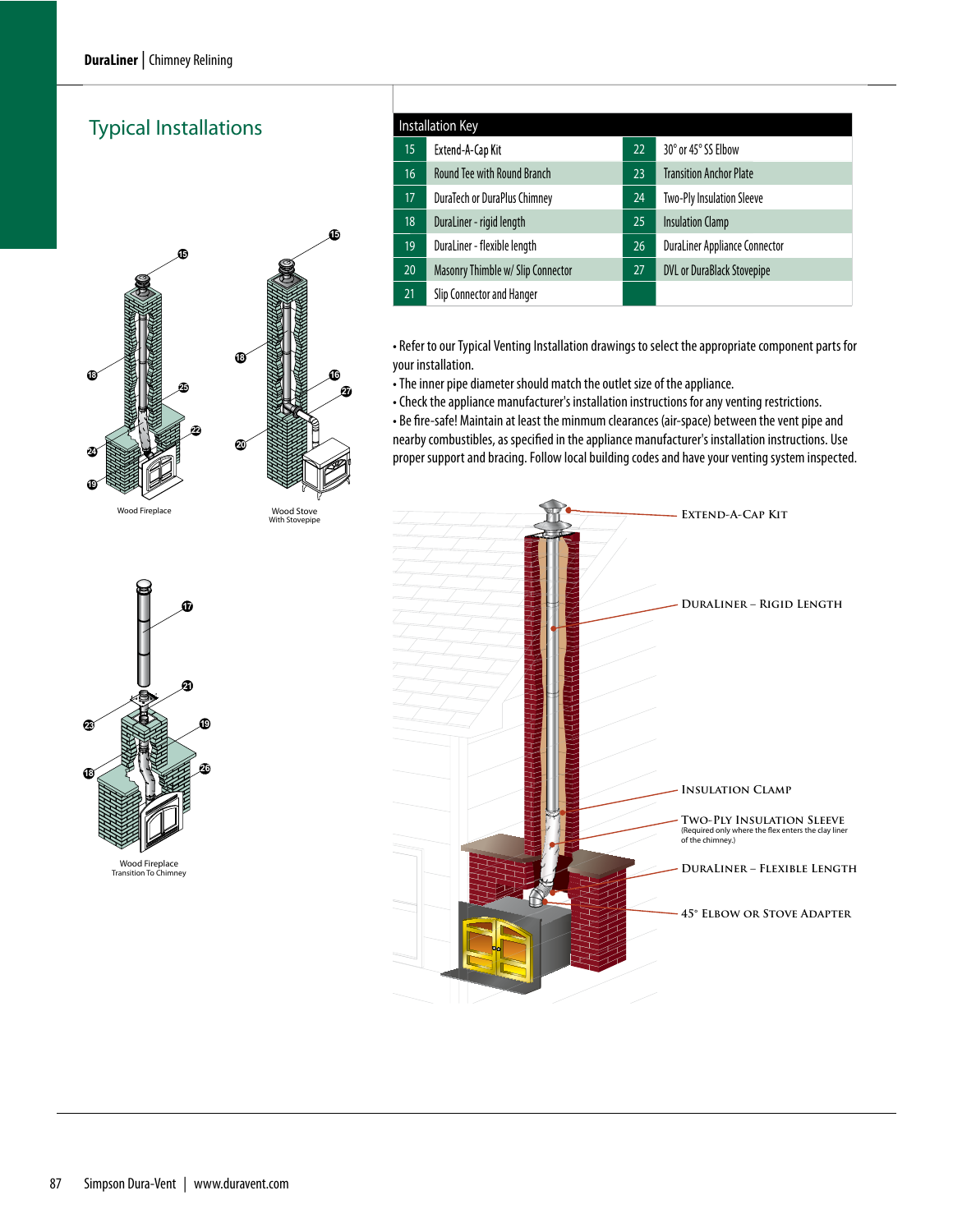| <b>Planning Your Installation</b>                       |                                                                                                                                                                                                                                                                                                                                                                                                                                                                                                                                                                                                                                                                                                                                                                                                                                                                                         |                                                                                                                                                                                                                                                                                                                                                                                                                                   |
|---------------------------------------------------------|-----------------------------------------------------------------------------------------------------------------------------------------------------------------------------------------------------------------------------------------------------------------------------------------------------------------------------------------------------------------------------------------------------------------------------------------------------------------------------------------------------------------------------------------------------------------------------------------------------------------------------------------------------------------------------------------------------------------------------------------------------------------------------------------------------------------------------------------------------------------------------------------|-----------------------------------------------------------------------------------------------------------------------------------------------------------------------------------------------------------------------------------------------------------------------------------------------------------------------------------------------------------------------------------------------------------------------------------|
|                                                         | 1                                                                                                                                                                                                                                                                                                                                                                                                                                                                                                                                                                                                                                                                                                                                                                                                                                                                                       | Verify the venting requirements of the appliance used. Choose the liner system appropriate for the<br>appliance and installation.                                                                                                                                                                                                                                                                                                 |
|                                                         | $\overline{2}$                                                                                                                                                                                                                                                                                                                                                                                                                                                                                                                                                                                                                                                                                                                                                                                                                                                                          | Refer to the Typical Installations for the needed parts for installation.                                                                                                                                                                                                                                                                                                                                                         |
|                                                         | $\overline{3}$                                                                                                                                                                                                                                                                                                                                                                                                                                                                                                                                                                                                                                                                                                                                                                                                                                                                          | The size of the liner should match the outlet size on the appliance or the size of the vent/manifold that<br>penetrates into the masonry chimney.                                                                                                                                                                                                                                                                                 |
|                                                         | 4                                                                                                                                                                                                                                                                                                                                                                                                                                                                                                                                                                                                                                                                                                                                                                                                                                                                                       | Determine the length of liner needed. When using DuraLiner, subtract 1 1/2" overlap per joint.                                                                                                                                                                                                                                                                                                                                    |
|                                                         | 5                                                                                                                                                                                                                                                                                                                                                                                                                                                                                                                                                                                                                                                                                                                                                                                                                                                                                       | Make sure the top of the masonry chimney has a leveled surface to insure a proper fit for<br>the Extend-A-Cap and provide a secure, leak-proof installation.                                                                                                                                                                                                                                                                      |
|                                                         | $\boldsymbol{6}$                                                                                                                                                                                                                                                                                                                                                                                                                                                                                                                                                                                                                                                                                                                                                                                                                                                                        | If a free-standing appliance is used, select the vent or stovepipe pieces to connect from the appliance to<br>the liner (refer to the appropriate Simpson Dura-Vent catalog).                                                                                                                                                                                                                                                     |
|                                                         | $\overline{7}$                                                                                                                                                                                                                                                                                                                                                                                                                                                                                                                                                                                                                                                                                                                                                                                                                                                                          | For Installations using a Transition Anchor Plate, refer to the DuraTech, DuraPlus or DuraPlus HTC<br>catalogs or installation instructions for proper parts and installation.                                                                                                                                                                                                                                                    |
|                                                         | 8                                                                                                                                                                                                                                                                                                                                                                                                                                                                                                                                                                                                                                                                                                                                                                                                                                                                                       | Important! Check to be sure the installation complies with all local and national code requirements,<br>including clearance to combustibles. Contact the local building inspector for permit requirements.                                                                                                                                                                                                                        |
| How Size and Height Affect<br><b>Stove Performance</b>  | The following design recommendations are intended only as a general<br>guideline to assist in the design and selection of liner components<br>for your installation. Read and follow the DuraLiner installation<br>instructions before installation begins.<br>Before relining a chimney, it should be cleaned and inspected to verify<br>the integrity of the mortar and masonry. This is an important fire safety<br>issue that may have an influence on how the liner is installed. DuraLiner<br>is approved for 0" clearance between the liner and masonry and 0"<br>clearance between the masonry and combustibles.<br>DuraLiner is used for wood-burning appliances when zero clearance or<br>oval pipe is needed.<br>Refer to the appliance manufacturer for installation requirements<br>affecting venting. Keep the vent path as straight as possible for best<br>performance. |                                                                                                                                                                                                                                                                                                                                                                                                                                   |
| <b>Restore Deteriorating Chimneys</b><br>with DuraLiner | for details.                                                                                                                                                                                                                                                                                                                                                                                                                                                                                                                                                                                                                                                                                                                                                                                                                                                                            | When a masonry chimney is damaged or has fallen down, it can be<br>replaced with a safe, factory-built chimney. DuraLiner, when used<br>with a Transition Anchor Plate and in combination with DuraTech,<br>DuraPlus, or DuraPlus HTC Chimneys, replaces the damaged masonry<br>chimney with a safe, efficient, and economical chimney that is UL Listed<br>(DuraPlus HTC is listed for use in Canada). See Typical Installations |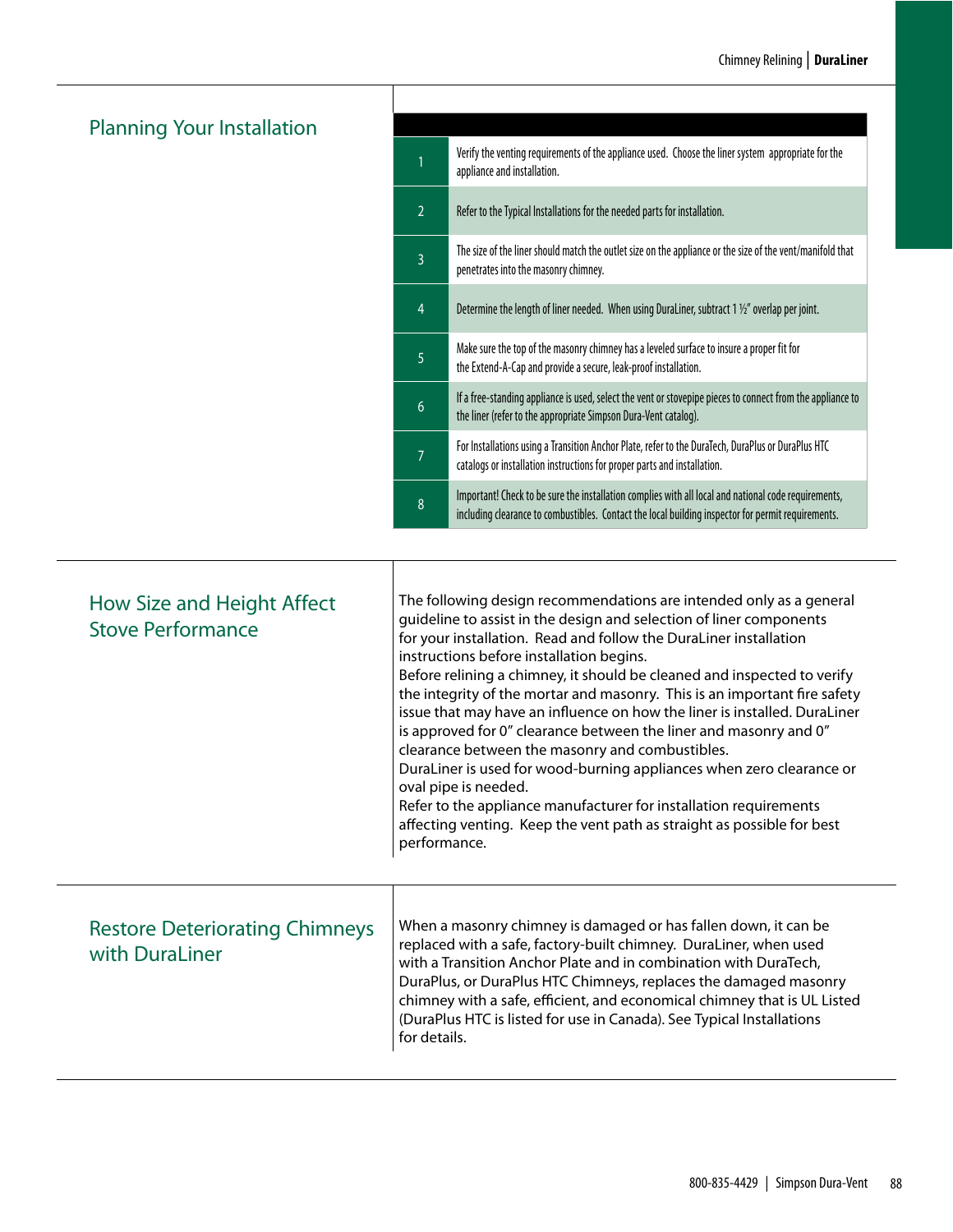#### 30º Stove Connector



ī

Connects stove outlets to round or oval DuraLiner pipe at a 30° angle.

| <b>SIZE</b>     | <b>CONNECTION</b> | STOCK#  | A               | B                 |                    |
|-----------------|-------------------|---------|-----------------|-------------------|--------------------|
| 6''             | Round - Round     | 4681    | $8\frac{1}{8}$  | 93/4''            | $5\frac{3}{8}$ "   |
| 6''             | Round - Oval      | 4681-RO | $9\frac{3}{8}$  | $7\frac{3}{4}$    | $5\frac{7}{8}$     |
| 6''             | Oval - Oval       | 4681-0  | 15''            | $7\frac{3}{8}$    | $4^{\prime\prime}$ |
| 8 <sup>''</sup> | Round-Round       | 4881    | 10''            | $11\frac{5}{8}$ " | $6\frac{1}{4}$     |
| 8 <sup>''</sup> | Round - Oval      | 4881-RO | $12\frac{1}{4}$ | 93/4''            | $5\frac{1}{8}$     |
| 8''             | Oval - Oval       | 4881-0  | 15''            | $7\frac{3}{8}$ "  | 4 <sup>''</sup>    |

## Flat Stove Connector

ī

 $\mathbf{r}$ 





Connects stove outlets to round or oval DuraLiner pipe. Oval stove connector is sized to easily convert round stove outlets to oval DuraLiner pipe.

| <b>SIZE</b> | STOCK # | А                 |
|-------------|---------|-------------------|
| 6" ROUND    | 4680    | $10\,\frac{1}{4}$ |
| 6" OVAL     | 4680-0  |                   |
| 8" ROUND    | 4880    | $12\frac{1}{4}$   |
| 8" OVAL     | 4880-0  |                   |

30º and 45º Stainless Steel Elbows



Use as a stove connector to DuraLiner. Features built-in fittings for easy connection to DuraLiner. 30° and 45° elbows are single-wall.

| <b>SIZE</b> | ANGLE        | STOCK # | A              | B              |
|-------------|--------------|---------|----------------|----------------|
| 6''         | $30^\circ$   | 4630    | $6\frac{1}{2}$ | 6″             |
| 6''         | $45^{\circ}$ | 4645    | $6\frac{1}{2}$ | 6 <sup>n</sup> |
| 8''         | $30^\circ$   | 4830    | $8\frac{1}{2}$ | 8''            |
| 8''         | $45^{\circ}$ | 4845    | $8\frac{1}{2}$ | 8''            |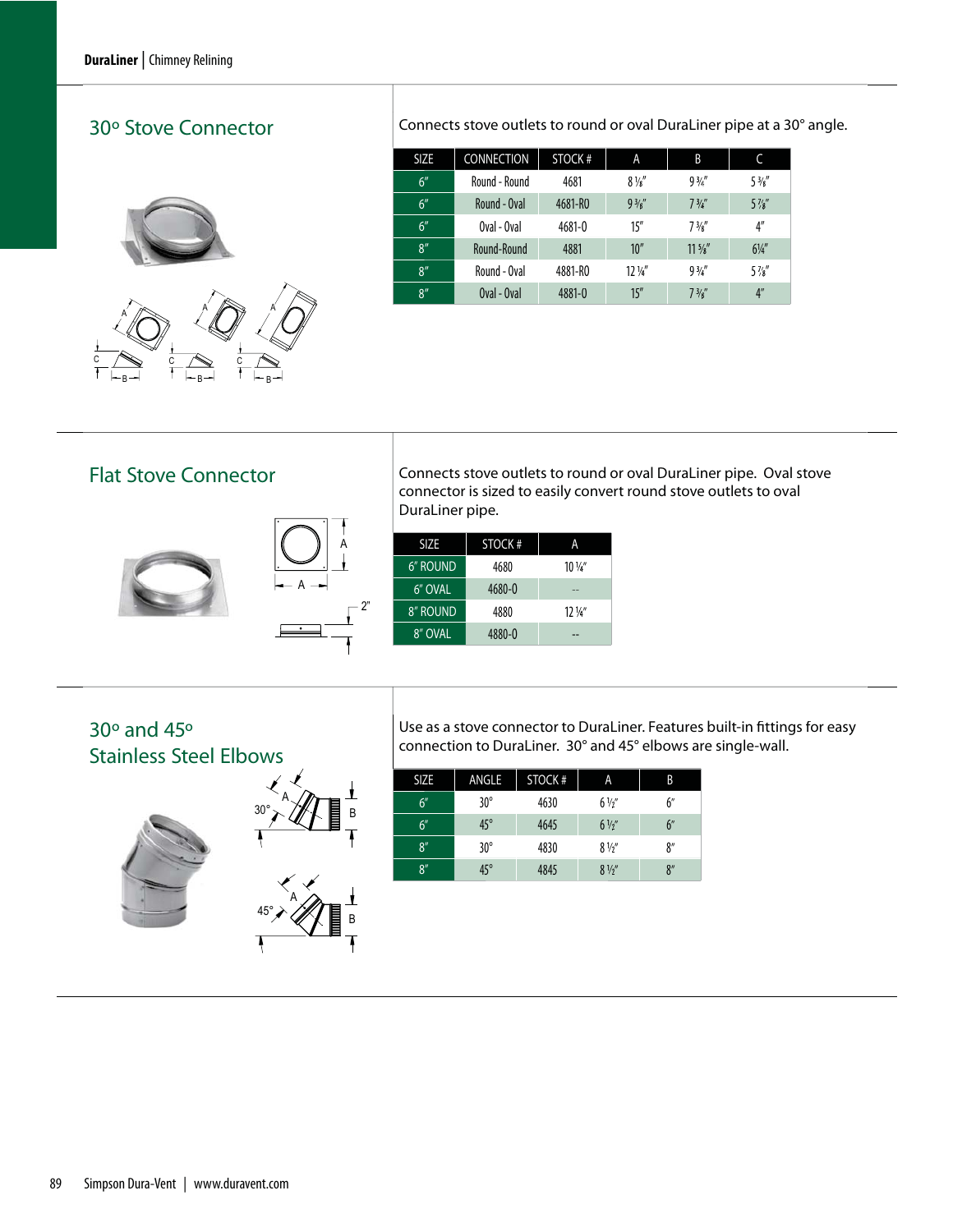### Round Tee With Round Branch With Cap





B

Provides connection between Masonry Wall Thimble or stove connector pipe to round DuraLiner.

|     | STOCK# | А               | В              |     |
|-----|--------|-----------------|----------------|-----|
| 6'' | 4667   | $15\frac{1}{8}$ | 7½″            | 8'' |
| 8'' | 4867   | $15\frac{1}{8}$ | $7\frac{1}{2}$ | 10" |

Oval Tee With Round Branch With Cap



Provides connection between Masonry Wall Thimble or stove connector pipe to oval DuraLiner. Single-wall. May require additional insulation. Refer to DuraLiner installation instructions.

| <b>SIZE</b>     | STOCK# | A               | B              |                 | D              |
|-----------------|--------|-----------------|----------------|-----------------|----------------|
| 6 <sup>''</sup> | 4667-0 | 14 1/4"         | 7 ½″           | $6\frac{7}{16}$ | $4\frac{7}{8}$ |
| 8″              | 4867-0 | $14\frac{1}{4}$ | $7\frac{1}{2}$ | $6\frac{7}{16}$ | $4\frac{7}{8}$ |

Use to maintain a 1" clearance with flex sections of DuraLiner.

Spacer



SIZE | STOCK # 6" OVAL 4668-O 8" OVAL 4868-0

Adjustable Sleeve



Used for rear stove exits; must be purchased separately. Sleeve adjusts from 8 1⁄2" to 12"

| SIZE | STOCK# |
|------|--------|
|      | 4666   |
|      | 4866   |
|      |        |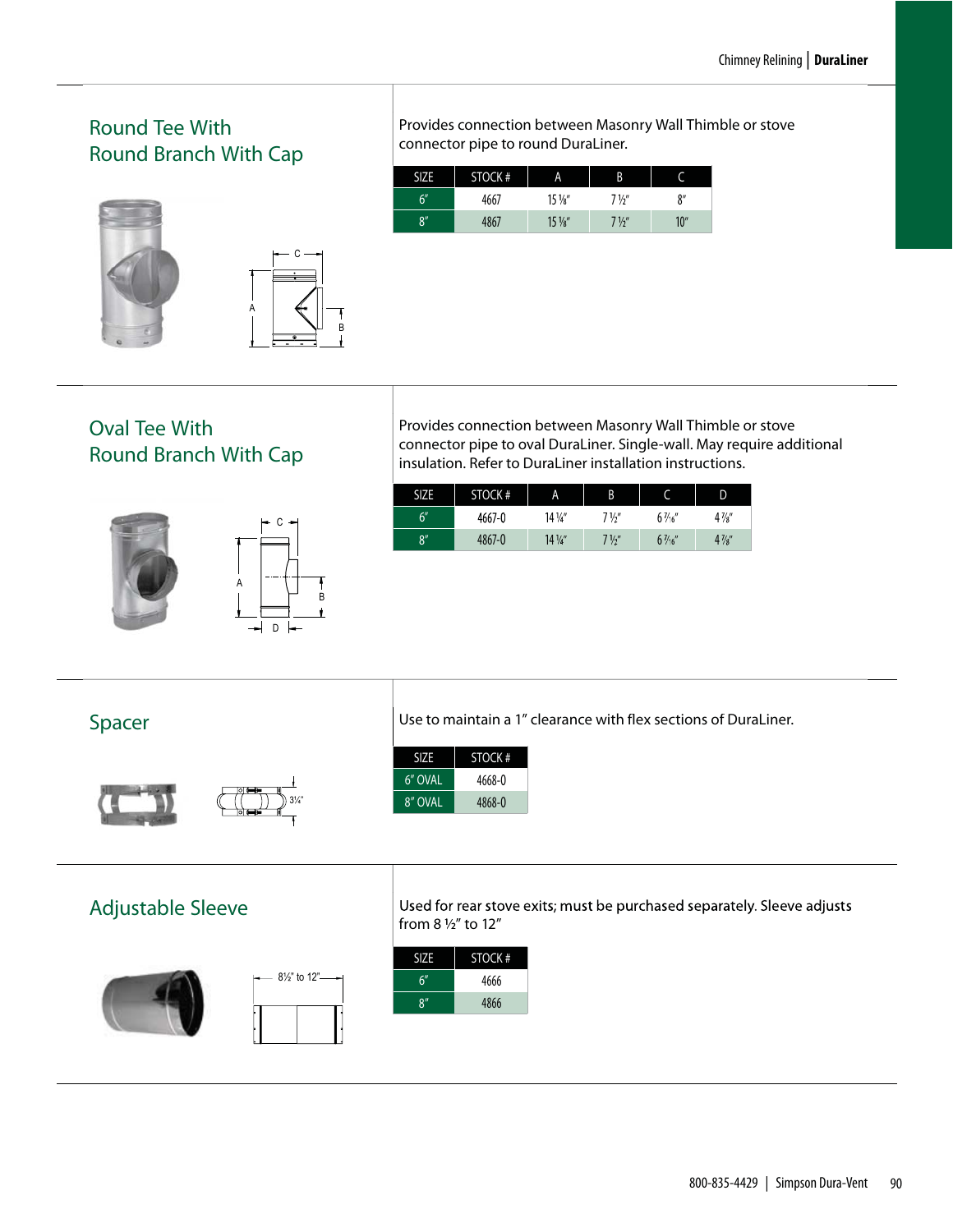## Masonry Thimble with Slip Connector





Penetrates masonry chimney to allow connection of DuraBlack pipe or DVL black pipe to DuraLiner.



#### Wall Pass Through



Connects to a DuraLiner tee to bring DuraLiner through a masonry chimney and a combustible wall. Allows the connection of DuraBlack pipe or when used with the appropriate adapter. DVL black pipe will connect directly to the Wall Pass Through.

| SIZE | STOCK # | А              |
|------|---------|----------------|
| 6"   | 4644    | $6\frac{1}{2}$ |
| R''  | 4844    | 81/2           |

## Round-To-Round Heavy Duty Flex Pipe



Round-to-Round Flex pipe built from .016", 304 stainless steel, 4-ply construction. Use through damper and smoke shelf area. Features built-in fittings, which eliminates field cutting and fitting. Use with DuraLiner Two-Ply Insulation Sleeve for zero clearance applications where flex extends into clay liner.

| <b>SIZE</b> | STOCK#   | A                 | B               |      |
|-------------|----------|-------------------|-----------------|------|
| 6''         | 6DL-360F | 73/4''            | $7\frac{1}{2}$  | 36'' |
| 6''         | 6DL-600F | 73/4''            | $7\frac{1}{3}$  | 60'' |
| 8''         | 8DL-360F | $10\frac{3}{4}$ " | $10\frac{1}{2}$ | 36'' |
| 8''         | 8DL-600F | $10\frac{3}{4}$ " | $10\frac{1}{2}$ | 60'' |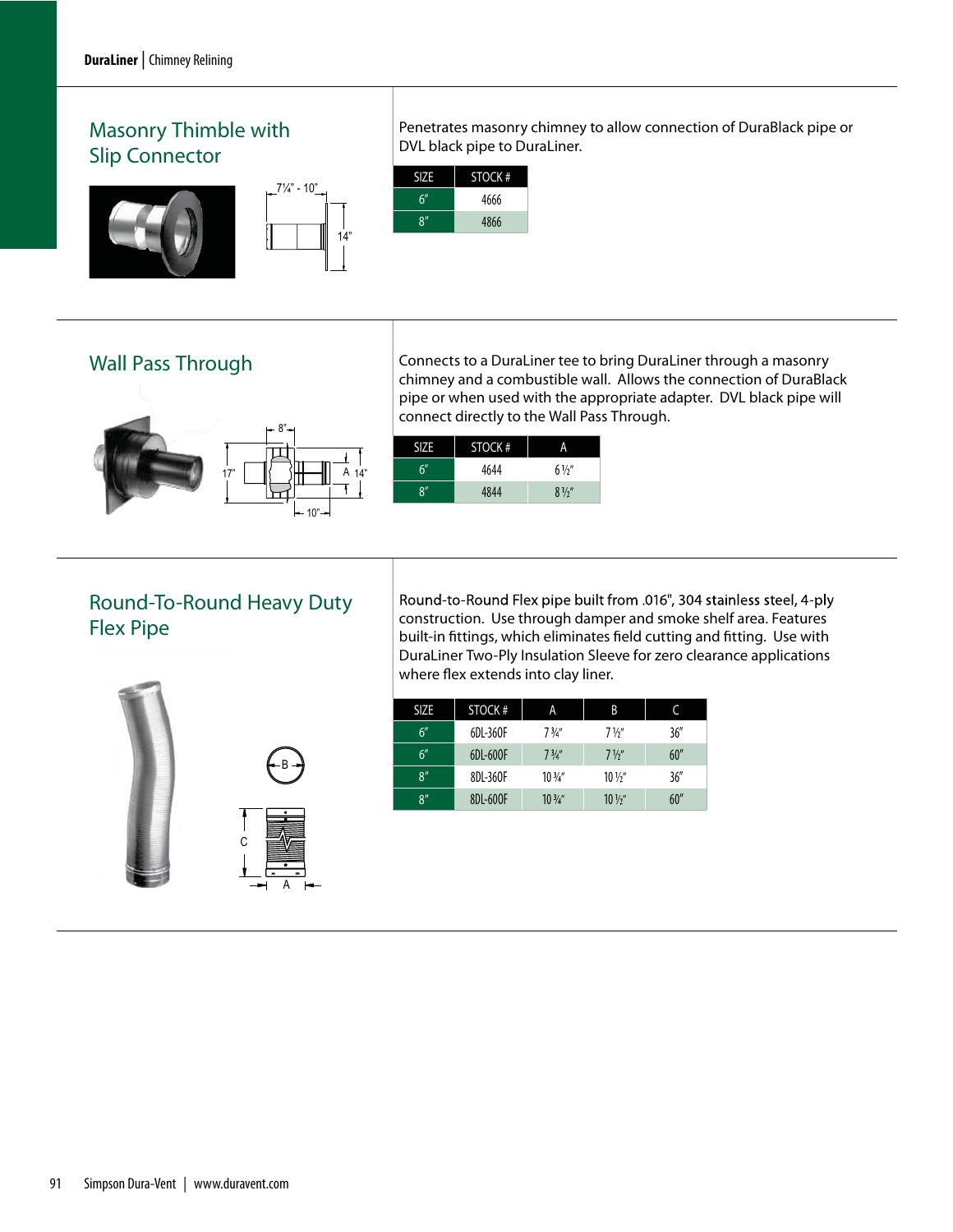### Round-To-Round Flex Pipe



Use through damper and smoke shelf area. Built from 304 stainless steel. Use with DuraLiner Two-Ply Insulation Sleeve for zero clearance applications where flex extends into clay liner.

| <b>SIZE</b> | STOCK#     | А              | B              |      |
|-------------|------------|----------------|----------------|------|
| 6''         | 4636-F     | $6\frac{5}{8}$ | $6\frac{1}{2}$ | 36'' |
| 6''         | $4660 - F$ | $6\frac{5}{8}$ | $6\frac{1}{2}$ | 60"  |
| 8''         | 4836-F     | $8\frac{5}{8}$ | $8\frac{1}{2}$ | 36'' |
| 8''         | 4860-F     | $8\frac{5}{8}$ | $8\frac{1}{2}$ | 60"  |

## Oval-To-Oval Heavy Duty Flex Pipe



4¾"

Oval-to-Oval Flex pipe built from .016", 304 stainless steel, 4-ply construction. Use through damper and smoke shelf area. Features built-in fittings, which eliminates field cutting and fitting. Use with DuraLiner Two-Ply Insulation Sleeve for zero clearance applications where flex extends into clay liner.

| <b>SIZE</b> | STOCK#   | А                 | B               |      |
|-------------|----------|-------------------|-----------------|------|
| 6''         | 6DL-360F | 73/4''            | $7\frac{1}{2}$  | 36'' |
| 6''         | 6DL-600F | 73/4''            | $7\frac{1}{2}$  | 60"  |
| 8''         | 8DL-360F | $10\frac{3}{4}$ " | $10\frac{1}{2}$ | 36'' |
| 8''         | 8DL-600F | $10\frac{3}{4}$ " | $10\frac{1}{2}$ | 60"  |

#### Oval-To-Oval Flex Pipe



Use through damper and smoke shelf area. Built from 304 stainless steel. Use with DuraLiner Two-Ply Insulation Sleeve for zero clearance applications where flex extends into clay liner.

| <b>SIZE</b> | STOCK#  | А                 | B               |      |
|-------------|---------|-------------------|-----------------|------|
| 6''         | 4636-0F | $7\frac{3}{4}$    | $7\frac{1}{2}$  | 36'' |
| 6''         | 4660-0F | 73/4''            | $7\frac{1}{3}$  | 60"  |
| 8''         | 4836-0F | $10\frac{3}{4}$ " | $10\frac{1}{3}$ | 36'' |
| 8''         | 4860-0F | $10\frac{3}{4}$ " | $10\frac{1}{3}$ | 60"  |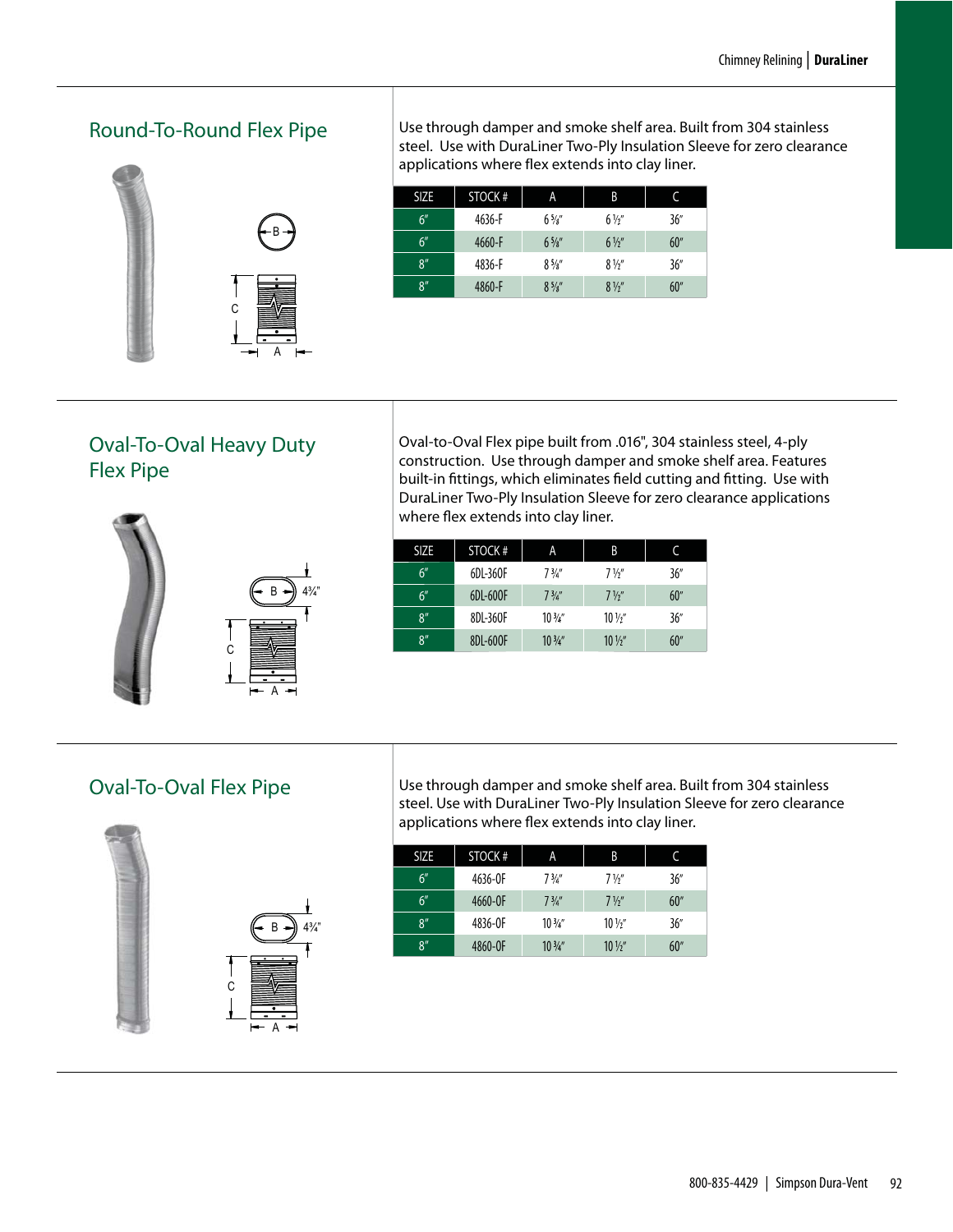## Oval-To-Round Heavy Duty Flex Pipe

B

A

 $\ddot{\mathbf{r}}$ 



Oval-to-Round flex pipe built from .016", 304 stainless steel, 4-ply construction. Use through damper and smoke shelf area. Use to connect from oval stove outlet to round DuraLiner. Use with DuraLiner Two-Ply insulation Sleeve for zero clearance applications where flex extends into clay liner.

| <b>SIZE</b> | STOCK#    | А                 | B              |      |
|-------------|-----------|-------------------|----------------|------|
| 6''         | 6DL-360RF | 73/4''            | $6\frac{1}{2}$ | 36'' |
| 6''         | 6DL-600RF | 73/4''            | $6\frac{1}{2}$ | 60"  |
| 8''         | 8DI-360RF | $10\frac{3}{4}$ " | $8\frac{1}{2}$ | 36'' |
| 8''         | 8DL-600RF | $10\frac{3}{4}$ " | $8\frac{1}{2}$ | 60"  |

#### Oval-To-Round Flex Pipe





Use through damper and smoke shelf area. Use to connect from oval stove outlet to round DuraLiner. Built from 304 stainless steel. Use with DuraLiner Two-Ply insulation Sleeve for zero clearance applications where flex extends into clay liner.

| <b>SIZE</b> | STOCK # | A                 | B              |      |
|-------------|---------|-------------------|----------------|------|
| 6''         | 4636-OR | 73/4''            | $6\frac{1}{2}$ | 36'' |
| 6''         | 4660-0R | $7\frac{3}{4}$    | $6\frac{1}{2}$ | 60"  |
| 8''         | 4836-OR | $10\frac{3}{4}$ " | $8\frac{1}{2}$ | 36'' |
| 8''         | 4860-OR | $10\frac{3}{4}$ " | $8\frac{1}{2}$ | 60"  |

#### Round-To-Oval Flex Pipe



Use as a stove connector from a round stove outlet to oval DuraLiner. Built from 304 stainless steel. Use with DuraLiner Two-Ply insulation Sleeve for zero clearance applications where flex extends into clay liner.

| <b>SIZE</b> | STOCK # | А              | B                 |
|-------------|---------|----------------|-------------------|
| 6''         | 4614-RO | $6\frac{1}{2}$ | $7\frac{3}{4}$    |
| 8''         | 4814-RO | $8\frac{1}{2}$ | $10\frac{3}{4}$ " |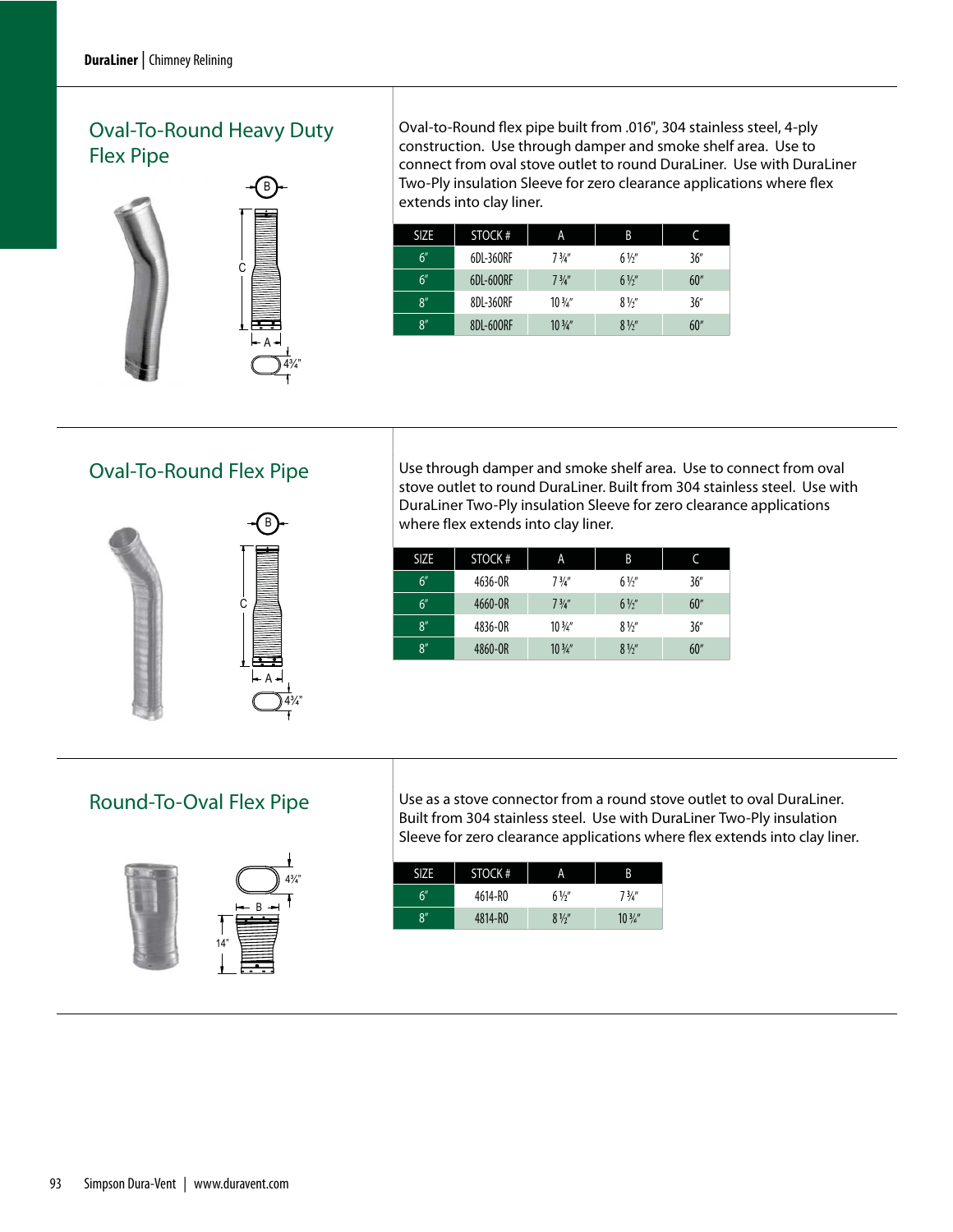### Round Rigid Pipe



Available in 6" and 8" diameters in 12", 24", 36", and 48" lengths. Factory insulated. Built-in, pre-drilled fittings for riveting joints. UL Listed for zero clearance between masonry and combustibles, plus zero clearance between liner and masonry. 304 stainless steel inner and aluminized steel outer.

| <b>SIZE</b> | STOCK# | A                | B              | C    |
|-------------|--------|------------------|----------------|------|
| 6''         | 4612   | $6\frac{5}{8}$ " | $6\frac{1}{2}$ | 12"  |
| 6''         | 4624   | $6\frac{5}{8}$ " | $6\frac{1}{2}$ | 24"  |
| 6''         | 4636   | $6\frac{5}{8}$   | $6\frac{1}{2}$ | 36'' |
| 6''         | 4648   | $6\frac{5}{8}$ " | $6\frac{1}{2}$ | 48"  |
| 8''         | 4812   | $8\frac{5}{8}$ " | $8\frac{1}{2}$ | 12"  |
| 8''         | 4824   | $8\frac{5}{8}$ " | $8\frac{1}{2}$ | 24"  |
| 8''         | 4836   | $8\frac{5}{8}$ " | $8\frac{1}{2}$ | 36"  |
| 8''         | 4848   | $8\frac{5}{8}$ " | $8\frac{1}{2}$ | 48"  |

#### Oval Rigid Pipe



Factory insulated, Oval Rigid Pipe is available in 6" and 8" diameters; 12", 24", 36", and 48" lengths. Insulated. Built-in pre drilled fittings for riveting joints. UL Listed for zero clearance between masonry and combustibles, plus zero clearance between liner and masonry. 304 stainless steel inner and aluminized steel outer.

| <b>SIZE</b>     | STOCK#  | А                 | B               |      |
|-----------------|---------|-------------------|-----------------|------|
| 6''             | 4612-0P | $7\frac{3}{4}$    | $7\frac{1}{2}$  | 12"  |
| 6''             | 4624-0P | $7\frac{3}{4}$    | $7\frac{1}{2}$  | 24"  |
| 6''             | 4636-0P | 73/4''            | $7\frac{1}{2}$  | 36'' |
| 6 <sup>''</sup> | 4648-0P | 73/4''            | $7\frac{1}{2}$  | 48"  |
| 8''             | 4812-0P | $10\frac{3}{4}$ " | $10\frac{1}{2}$ | 12"  |
| 8''             | 4824-0P | $10\frac{3}{4}$ " | $10\frac{1}{2}$ | 24"  |
| 8''             | 4836-0P | $10\frac{3}{4}$ " | $10\frac{1}{2}$ | 36'' |
| 8''             | 4848-0P | $10\frac{3}{4}$ " | $10\frac{1}{2}$ | 48"  |

#### Extend-A-Cap Kit



Terminates DuraLiner at the top of the masonry chimney. Kit includes Base Plate, Support Clamp, Storm Collar, and Cap (with spark arrestor). Pipe not included.

| <b>SIZE</b> | STOCK# | A    | B    |
|-------------|--------|------|------|
| 6''         | 4685   | 13'' | 13'' |
| 6''         | 4686   | 13'' | 18'' |
| 6''         | 4688-0 | 13'' | 20'' |
| 6''         | 4687-0 | 10'' | 22"  |
| 8''         | 4885   | 13'' | 13'' |
| 8''         | 4886   | 13'' | 18'' |
| 8''         | 4886-0 | 13'' | 20'' |
| 8''         | 4885-0 | 10'' | 22"  |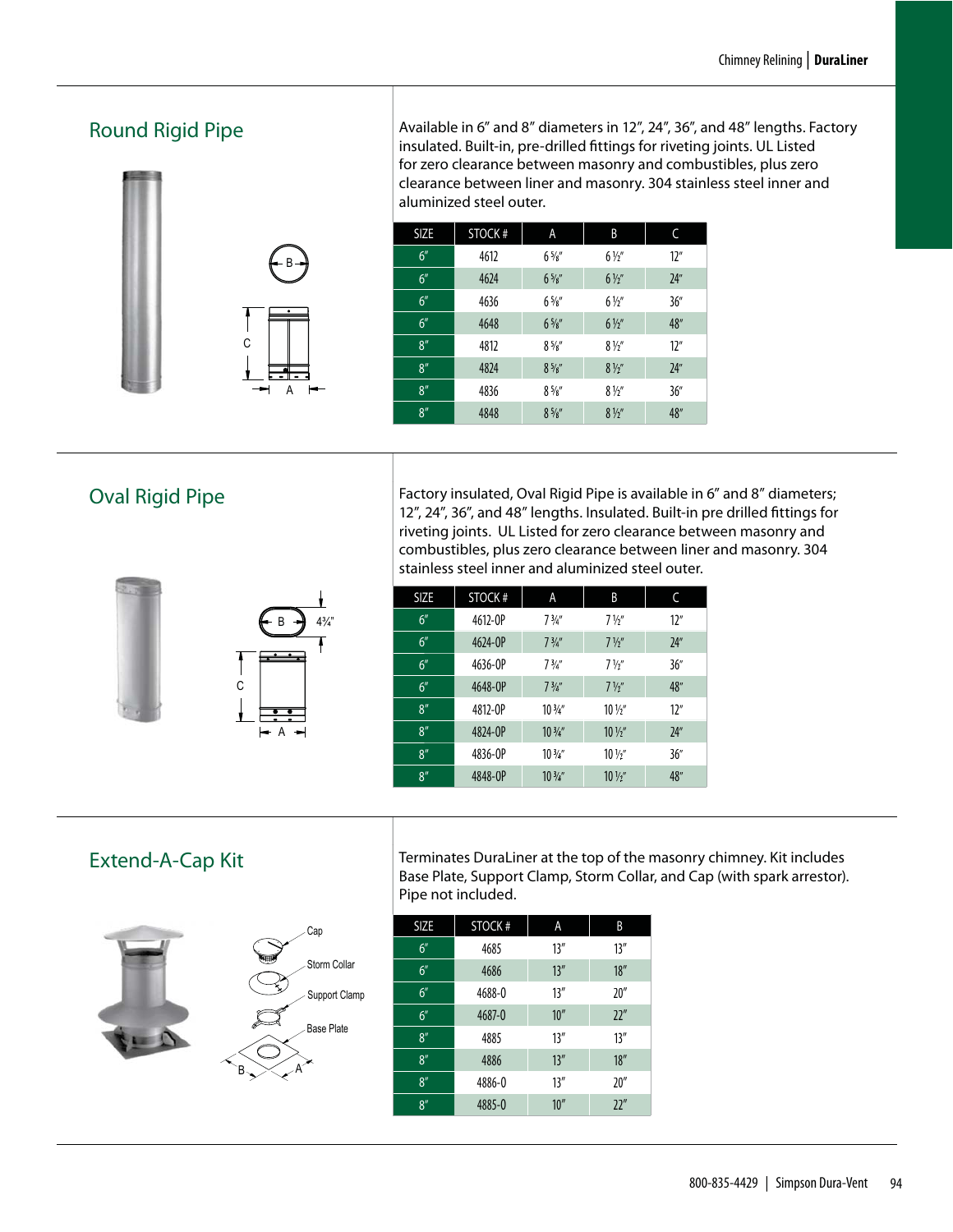### Slip Connector and Hanger



Use with Transition Anchor Plate to transition from DuraLiner to DuraTech, DuraPlus, or DuraPlus HTC chimney. 14" Slip Connector.



#### Transition Anchor Plate





Use with Slip Connector and Hanger in chimney restoration to connect DuraLiner pipe to DuraTech, DuraPlus, or DuraPlus HTC Chimney.

| <b>DURAPLUS HTC</b> |        |                 |                    |      |      |
|---------------------|--------|-----------------|--------------------|------|------|
| <b>SIZE</b>         | STOCK# | A               | B                  | C    | D    |
| 6''                 | 9040A  | $6\frac{1}{16}$ | $10\frac{3}{8}$ "  | 17"  | 14"  |
| 6''                 | 9040B  | $6\frac{1}{16}$ | $10\frac{3}{8}$ "  | 17'' | 17'' |
| 6 <sup>''</sup>     | 9040C  | $6\frac{1}{16}$ | $10\frac{3}{8}$ "  | 21"  | 13"  |
| 6''                 | 9040D  | $6\frac{1}{16}$ | $10\frac{3}{8}$ "  | 21"  | 17"  |
| 8''                 | 9240A  | $8\frac{1}{16}$ | $12\frac{3}{8}$ "  | 17"  | 14"  |
| 8''                 | 9240B  | $8\frac{1}{16}$ | $12\frac{3}{8}$ "  | 17'' | 17'' |
| 8''                 | 9240C  | $8\frac{1}{16}$ | $12\frac{3}{8}$ "  | 21"  | 13"  |
| 8''                 | 9240D  | $8\frac{1}{16}$ | $12\frac{3}{8}$ "  | 21"  | 17"  |
|                     |        | <b>DURATECH</b> |                    |      |      |
| <b>SIZE</b>         | STOCK# | A               | B                  | C    | D    |
| 6''                 | 9440A  | $6\frac{1}{16}$ | $8\frac{3}{16}$ "  | 17"  | 14'' |
| 6''                 | 9440B  | $6\frac{1}{16}$ | $8\frac{3}{16}$ "  | 17'' | 17'' |
| 6 <sup>''</sup>     | 9440C  | $6\frac{1}{16}$ | $8\frac{3}{16}$ "  | 21"  | 13"  |
| 6''                 | 9440D  | $6\frac{1}{16}$ | $8\frac{3}{16}$ "  | 21"  | 17'' |
| 8''                 | 9640A  | $8\frac{1}{16}$ | $10\frac{3}{16}$ " | 17"  | 14"  |
| 8''                 | 9640B  | $8\frac{1}{16}$ | $10\frac{3}{16}$ " | 17'' | 17'' |
| 8''                 | 9640C  | $8\frac{1}{16}$ | $10\frac{3}{16}$ " | 21"  | 13'' |
| 8''                 | 9640D  | $8\frac{1}{16}$ | $10\frac{3}{16}$ " | 21"  | 17'' |